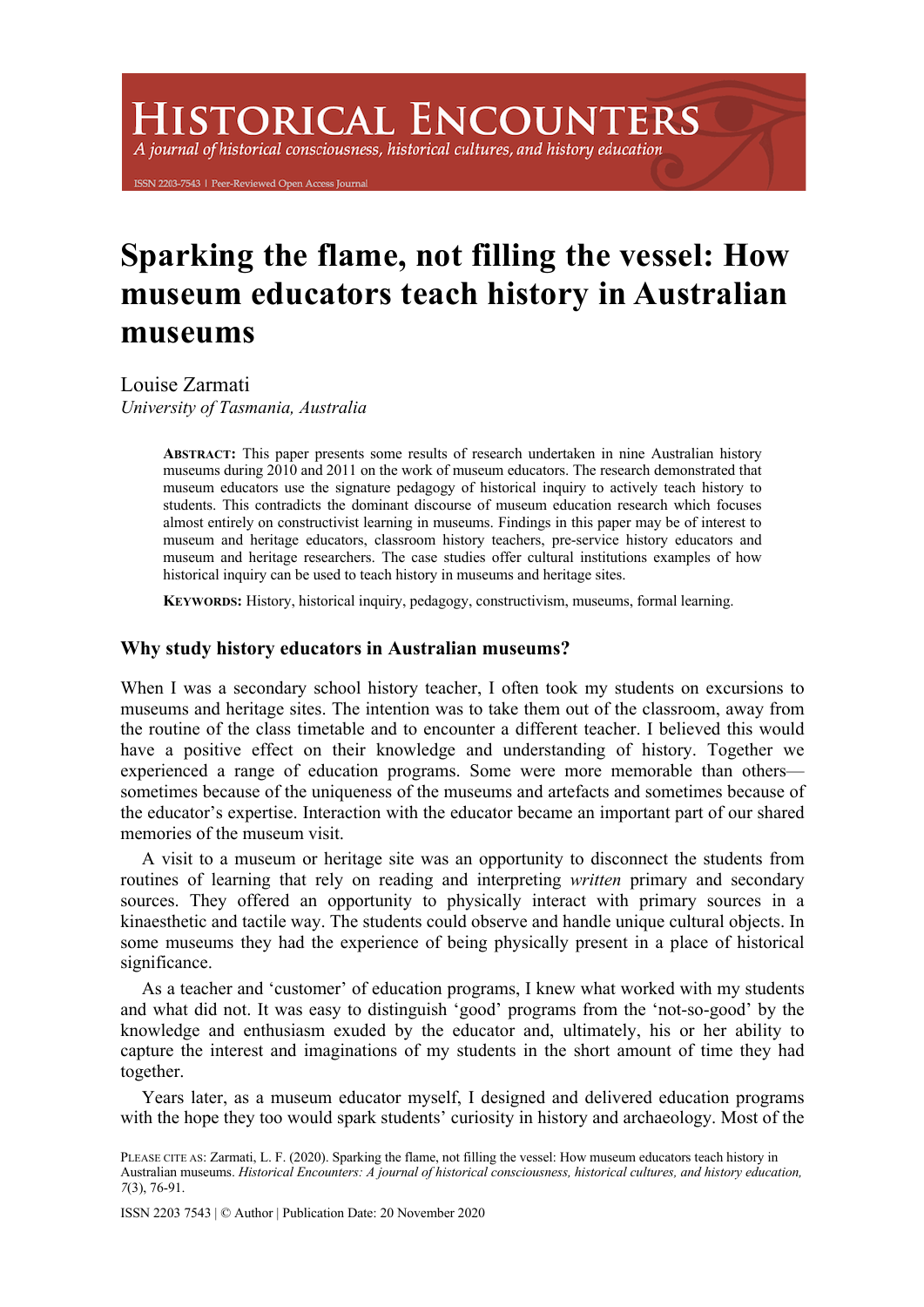time I was able to achieve this, but sometimes, I felt I had not quite managed to engage all student visitors.

The learning programs I designed were constructed according to my belief that learning in history museums should challenge students to actively participate in *doing* history or archaeology, not just passively consuming it. I believe the educator should guide them through the process of thinking and encourage them to critically evaluate the constructions of history presented at school and in the museum. Most importantly, students should be able to use evidence from primary sources to develop their own interpretations of the past.

This experience of teaching and learning in museums inspired me to document the professional praxis of museum educators for my PhD research. What pedagogical dynamics come into action when educators delivered history education programs? How did *they* interact with students? Was it the same way I, and many of my colleagues, taught history in the classroom? Was it the same way I taught history and archaeology in museums? What constituted 'good' and 'not-so-good' learning experiences for students? What aspects of museum teaching engaged students in learning, and why? In sum, how did museum educators teach history in Australian museums?

#### **Research on teaching and learning history in museums**

To my surprise, after a few months of wide reading I found that museum education research focuses almost entirely on *learning*, not teaching; on *informal*, not formal museum contexts; on *science* not history museums and on *primary* not secondary years of schooling. Most case studies were from the US and UK not from Australia (Zarmati, 2018). Only a handful of researchers had examined the role of museum educators as active teachers in museums, and none had investigated the work of educators teaching history in Australian museums.

The literature revealed a distinct bias against didactic, interactive teaching in museums. Well-known American museum education researchers John Falk and Lynn Dierking (2000; 2002) and George Hein (1995; 1998) draw their knowledge and expertise from their backgrounds in science education and promote a constructivist approach as the only way of learning in museums.

Constructivism is an understanding that meaning, or human knowledge, is a construct that is expanded through active construction and reconstruction of mental frameworks. Learning is not a passive process of simply receiving information; rather it involves deliberate, progressive construction and deepening of meaning (Killen 2009). Constructivists argue that learning is most effective when it is student-centred and students themselves are actively involved in construction of their knowledge.

Falk, Dierking, and Hein make a clear distinction between teaching and learning, and position them in polarised, binary terms. 'Learning' is 'good' because it is derived from constructivist theory that promotes free-choice, informal learning. In contrast, 'education' (or 'teaching') is 'bad' because it implies formal, instruction focused programs based on behaviourist theory (Falk, Dierking & Adams 2006, p. 325). As a result, in museum contexts—especially in science museums— teaching is seen as negative because it is teachercentred, didactic, and behaviourist while learning is positive because it uses a constructivist approach that is student-centred, experiential, and active.

Most museum education research is about learning in 'informal', 'free-choice' situations and ignores 'formal', educator-led programs. Indeed, the Canadian researcher Brenda Trofanenko (2010) pointed out that the majority of museum education research focuses either on visitor study evaluations or on the role and impact of objects on visitor learning.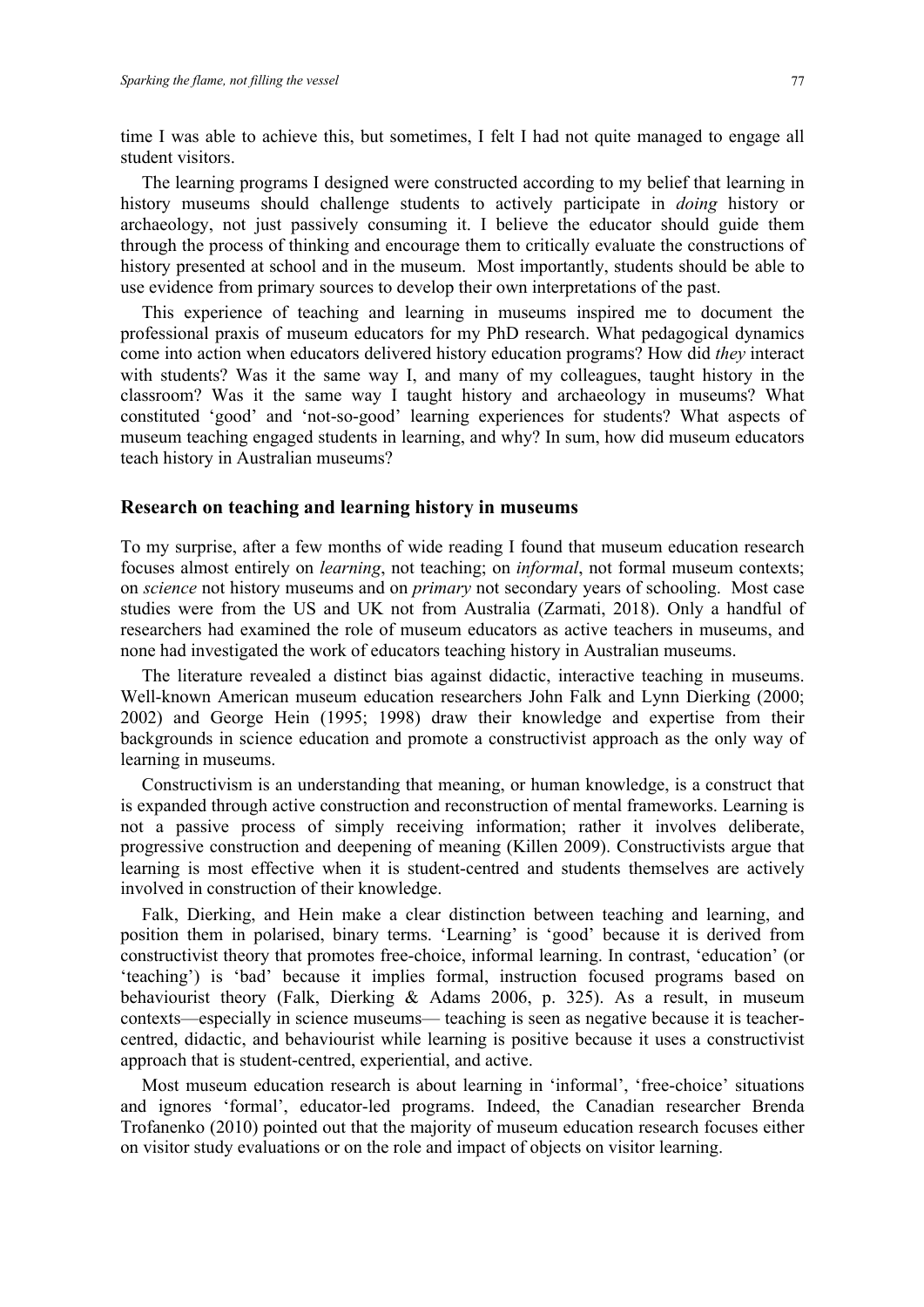In her study of museum educators in science museums in the United States, Lynn Uyen Tran argued that the work of high-profile researchers, such as Falk and Dierking and Hein, has been predominantly on the processes and products of learning. Tran's research showed that it is not correct to say that teaching in museums is didactic and lecture oriented. On the contrary, teaching science in museums requires creativity, complexity, and skills (2006).

Sharon Shaffer reminds us that early childhood educators have long been using objects to actively teach young children in museums. She recommends three methods to engage them: in-depth 'exploration'; contextualisation; and using the object as provocation (Shaffer, 2018).

The focus on visitor surveys and the bias against teaching can be interpreted as the result of the continuation of research on informal rather than formal learning and teaching in museums. The situation has changed little since the 1990s.

More recently, some American researchers have investigated ways of training teachers (Grenier & Marcus 2009; Marcus 2008; Grenier 2010; Marcus, Stoddard & Woodward 2012; Stoddard 2018) and pre-service teachers (Baron, Woyshner & Haberkern, 2014) how to teach their own students when they visit history museums and historic sites. However, those teachers are expected to spend a considerable amount of their own time visiting the museum and preparing learning materials for their students because American museum educators ('docents') do not provide a teaching service to schools, unlike the Australian museums and heritage sites discussed in this study.

Over the last 30 years a false dichotomy has emerged between those who advocate studentcentred learning with minimal supervision (learning), and the handful of researchers who advocate guided, didactic instruction (teaching). The advantages of both taking place in the museum are not considered. The dominance of constructivist learning has had a profoundly negative impact on the understanding of the role of educators as active teachers in museums.

The research I undertook in Australian museums examines teaching *and* learning in what other researchers pejoratively call 'formal' museum education contexts. The history education programs I studied were aligned to school curricula, most were delivered by teacher-trained museum educators, met designated subject outcomes, and built on students' prior classroom knowledge and skills.

Museum educators who specialise in the design and delivery of history education programs form a distinct professional group within many museums in Australia. The case studies presented here provide a snapshot of the professional praxis and pedagogy of history educators in nine museums from 2010 to 2011.

## **Defining 'pedagogy'**

Because my aim was to record the pedagogies used by museum educators and gain a clear understanding of their work, it was essential to begin with a clear definition of the term 'pedagogy.' Pedagogy has a range of meanings in current education literature. Dictionaries define pedagogy as "the profession, science or theory of teaching" (Concise Oxford Dictionary, 2008, n.p.), and most educators understand it to simply mean 'teaching' or the 'strategies' teachers use to teach.

The most fitting definition of pedagogy for this research is that posited by David Lusted which draws attention to the *process* through which knowledge is produced. It addresses the complex and inter-relational dynamic that operates between the educator, the learner, and the knowledge being transmitted. Lusted sees pedagogy as the 'transformation of consciousness that takes place in this interaction' (1986, pp. 2–3).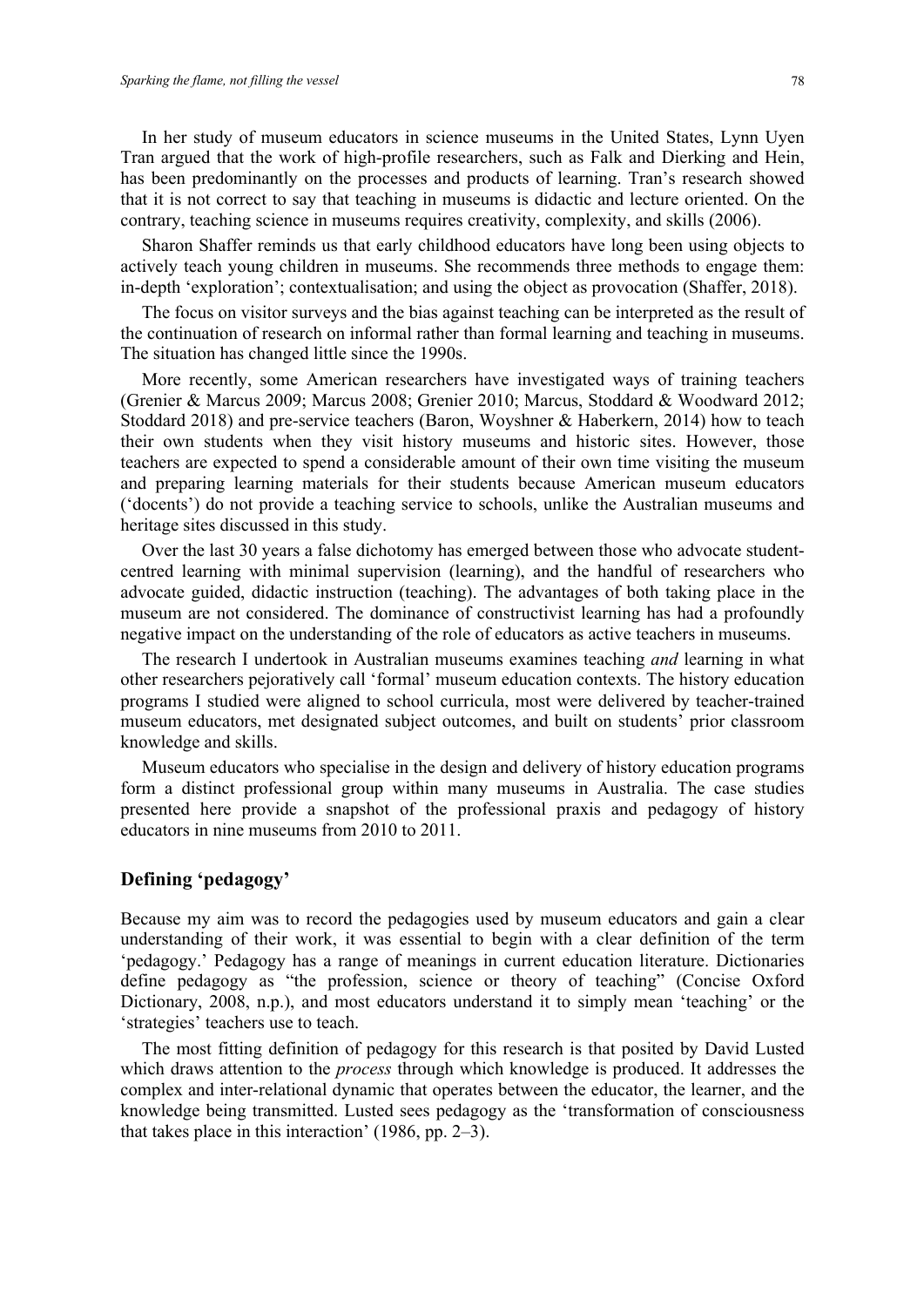Lusted's definition counters behaviourist notions of the teacher as authority, the learner as 'empty vessel' and knowledge as immutable fact (for examples, see Hein 1995; 1998). Instead, it integrates the three concepts of teaching, learning and knowledge and reinforces the notion that teaching and learning are a collective process whose relationship is reciprocal and symbiotic. They work together in the dynamic of pedagogy, a process of interaction between the educator, knowledge and the learner.

Taylor and Young (2003, p. 12) also acknowledged the relationship between the teacher, learner and subject matter 'the central ingredients of teaching and learning'. In this 'pedagogical triangle', the teacher and learner communicate through the medium of the subject matter. Therefore, the definition of pedagogy as a complex interrelationship between the learner, the educator and knowledge transfer became central to the investigation.

# **How is 'pedagogy' different from 'Pedagogical Content Knowledge'?**

If pedagogy is the dynamic relationship between educator, the student and knowledge, then how does it relate to educators' professional praxis, particularly in the context of Australian history museums? The answer is pedagogical content knowledge.

Pedagogy scholar Lee Shulman emphasises the importance of the connections between knowledge, teaching and students in his definition of pedagogical content knowledge (PCK). It is "the blending of content and pedagogy into an understanding of how particular topics, problems, or issues are organised, represented, and adapted to the diverse interests and abilities of learners, and presented for instruction" (Shulman, 1987, p. 8). PCK goes beyond the subject knowledge (in this case, history) to the dimension of the knowledge and skills needed by the educator to teach the subject. It includes an understanding of what makes the learning of specific topics easy or difficult as well as the concepts and preconceptions that students of different ages and backgrounds bring with them to the learning (Shulman, 1986).

Grant (2003, p. 42) rightly positions PCK at the nexus between content and pedagogy, as "a place where teachers can pull from a palette of teaching strategies those which they believe will help and encourage their students to engage the particular ideas at hand." Simply put, teachers need to know the strategies that are best suited to packaging and presenting knowledge in ways that enhance students' ability to learn.

In the interviews presented below, museum educators discuss how they use their PCK of history teaching to design and actively teach secondary students who are visiting during school excursions. It is knowing *what* to teach and *how* to teach that enabled them to effectively communicate with student visitors.

#### **Research method**

Media critic and writer Marshall McLuhan (1911–80) once said, 'I don't know who discovered water, but I'm pretty sure it wasn't a fish.' Likewise, educators tend not to record or analyse their praxis because they are too busy living their experience every day. This is not to say educators are not self-reflective, or don't critique or evaluate their teaching or the teaching of others. The purpose of reflective practice for educators (especially classroom teachers) is to increase student learning and progression, and this is usually achieved informally—by reading and responding to their students' responses to their teaching—or formally through formative or summative assessment. A qualitative methodology with an interpretative paradigm offered the most appropriate research framework within which I could observe, record and analyse the work of museum educators in action (Merriam, 2002).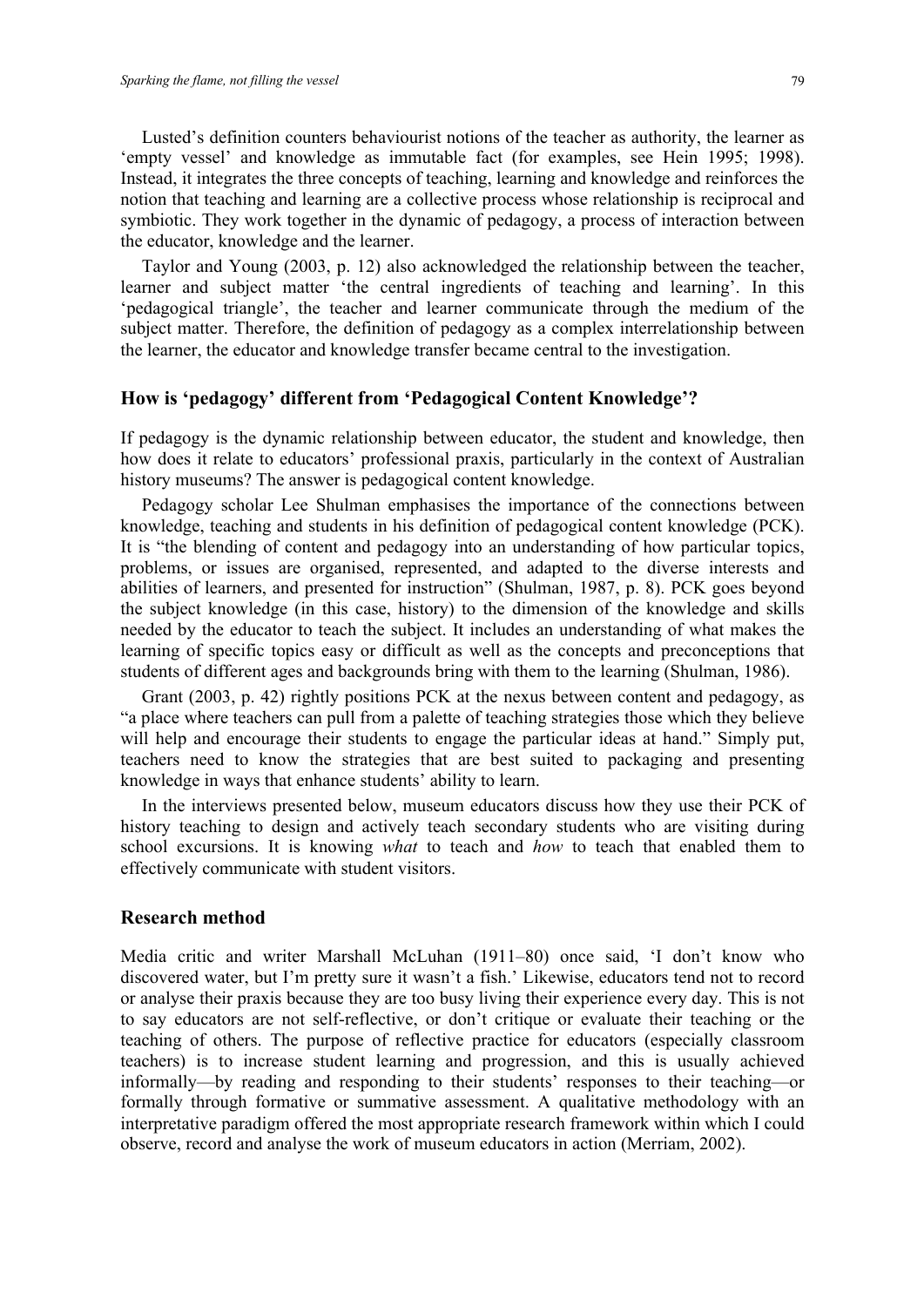The first step was to find suitable museums in which the study could take place. Nine museums were chosen from a total of 15 that offered 'formal' history education programs designed for secondary students and actively taught by museum education staff. The nine museums were selected because they covered a range of history topics and curricula across different jurisdictions.

I corresponded with each museum by email to invite educators to participate in the research. Appointments were arranged for me to observe the educators teaching and to interview them afterwards. Table 1 shows that the nine museums offered a choice of either 'informal' (that is, self-guided) or 'formal' (educator-led) programs. I chose 'formal' educator-guided programs in order to examine the pedagogy and praxis of museum educators.

|                | Museum or heritage site                                                  | 'Informal' teacher-<br>led or self-guided<br>tour<br>(free) | 'Formal'<br>educator-<br>facilitated tour<br>(fee for service) |
|----------------|--------------------------------------------------------------------------|-------------------------------------------------------------|----------------------------------------------------------------|
| $\mathbf{1}$   | Australian War Memorial, Canberra,<br>ACT                                | Yes                                                         | Yes                                                            |
| 2              | Hyde Park Barracks, Sydney, NSW                                          | N <sub>0</sub>                                              | Yes                                                            |
| $\overline{3}$ | Immigration Museum, Melbourne,<br><b>VIC</b>                             | Yes                                                         | Yes                                                            |
| 4              | Melbourne Museum, VIC                                                    | Yes                                                         | Yes                                                            |
| 5              | Museum of Australian Democracy at<br>Old Parliament House, Canberra, ACT | N <sub>0</sub>                                              | Yes                                                            |
| 6              | Museum of Sydney, NSW                                                    | N <sub>0</sub>                                              | Yes                                                            |
| $\tau$         | National Museum of Australia,<br>Canberra, ACT                           | Yes                                                         | Yes                                                            |
| 8              | Port Arthur Historic Site, Tasmania                                      | Yes                                                         | Yes                                                            |
| 9              | Sovereign Hill, Ballarat, VIC                                            | Yes                                                         | Yes                                                            |

Table 1. 'Formal' versus 'Informal' programs offered by museums in the study

Next, I observed 12 museum educators (Henry, Olivia, Eva, Veronica, Belinda, Charlotte, Natasha, Beverly, Grace, Isabelle, Madeline, and Sharleen) teach history to secondary student visitors in 10 education programs. Participants' names were changed to protect their privacy and so they could not be connected to their workplace.

I recorded my observations of the pedagogy they used to communicate knowledge and develop skills. My initial idea was to use a prescribed check list of teaching strategies, but prior sample-testing in two museums revealed the presence of my own expectations and biases in the recording. The process proved to be less subjective when I simply described the teaching strategies as they were enacted by the educator. This provided a more authentic and less biased record of the teaching strategies used by museum educators, thus enabling me to record pedagogy in action.

I then conducted in-depth interviews (between 45 minutes to one hour) with the museum educators using semi-structured questions. This allowed them to 'speak for themselves' as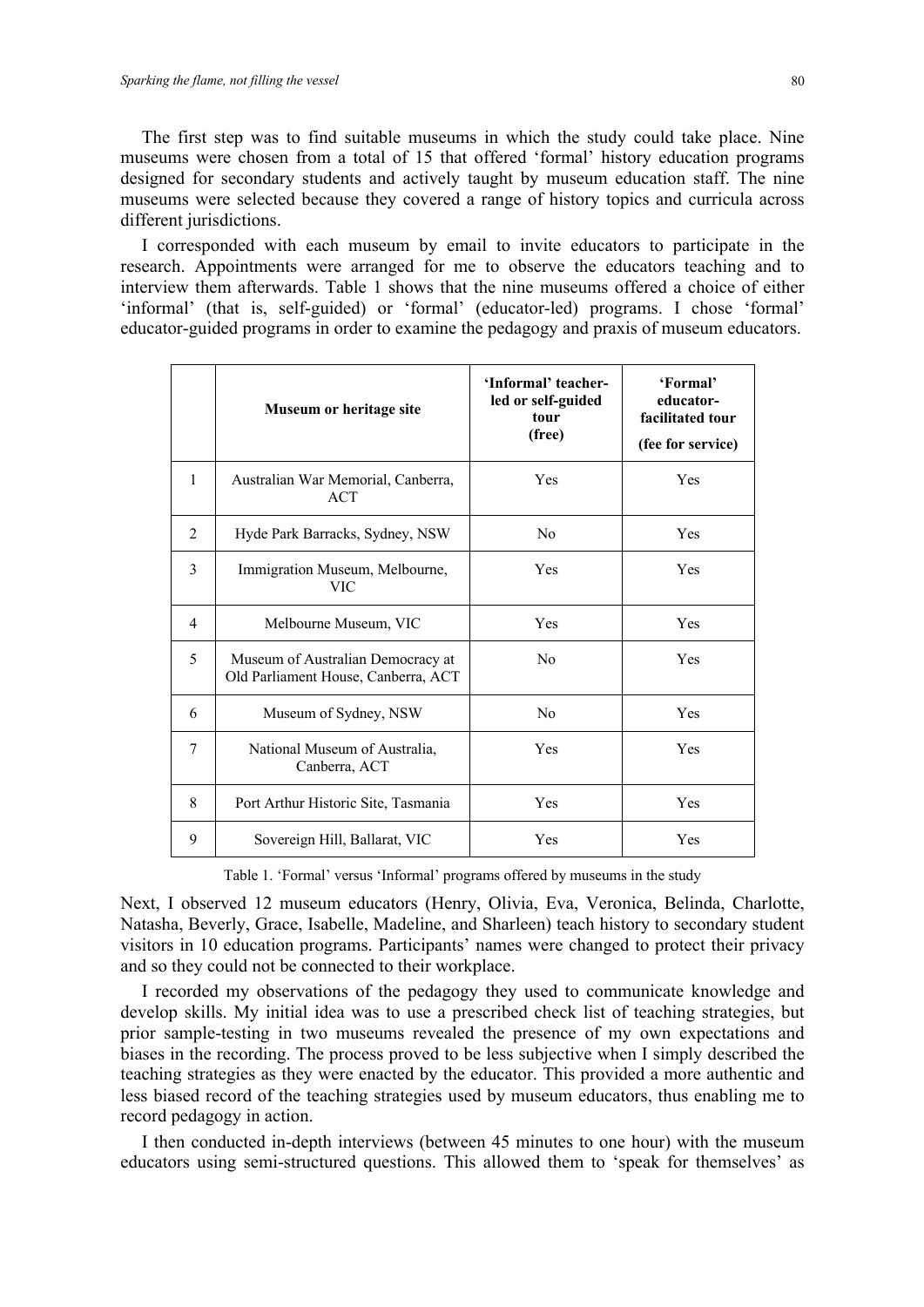freely as possible. Interviews were electronically recorded, transcribed, and coded. Categories were created, synthesised according to axial coding procedures, and analysed using NVivo software.

The most commonly-used strategies were:

- 1. Making curriculum links;
- 2. Using historical inquiry;
- 3. Guided questioning;
- 4. Storytelling;
- 5. Immersive sensory experiences; and
- 6. Role play and dress-up.

They are described below, interspersed with relevant comments by the museum educators.

#### **Strategies used by museum educators to teach history**

#### *1. Linking the Curriculum*

At the time I undertook this research (2010 to 2011), the Australian Curriculum was still being developed, so states and territories were responsible for designing their own syllabuses or learning programs for history without the influence or guidance of the national curriculum document. Museum educators Olivia, Henry, Eva, and Veronica said that the first thing they do when they begin planning learning activities was to consult syllabus documents to find content that matched their museum or exhibition and from there, they developed learning outcomes.

They said it was important to connect the objects and themes of the museum with curriculum content and learning outcomes. This is because teachers need to justify the educational benefits of taking students on excursions to school administrators, and are required to show the link between what they will learn in the museum with what they are learning in the classroom. This is in contrast to the practice in other museums where the objects in the museum shape the content of the program (Bourdon Caston, 1989).

Henry said curriculum linking was the hook they used to market their programs to schools.

And you know, decisions will be made about whether or not it's worthwhile constructing a program for a temporary exhibition depending on whether it does have syllabus tie-ins or not. And when the programs are constructed, and you get them there, it's clearly outlaid how they tie into the syllabus and I guess that's how you market them to the schools. So, it's, 'Look at how we connect into the syllabus, come and see us.

For Olivia, curriculum linking is her first priority:

It's about looking at our audience and what we want to communicate to that audience, and what strategies would work for that audience. We always come from a curriculum basis and sometimes the content leads, but one of the very first filters we look at is the curriculum.

Eva stressed the importance of using curriculum-specific learning outcomes to design learning activities:

I would say what I am looking at first of all is the outcome. When I am writing a program the first thing I do is my educational outcome. Because that in turn usually dictates the consistency of the program: sixty students coming in, four different presenters, they should all leave with basically the same outcome, and they are linked in with curriculum.

Veronica also emphasised the importance of linking to curriculum learning outcomes: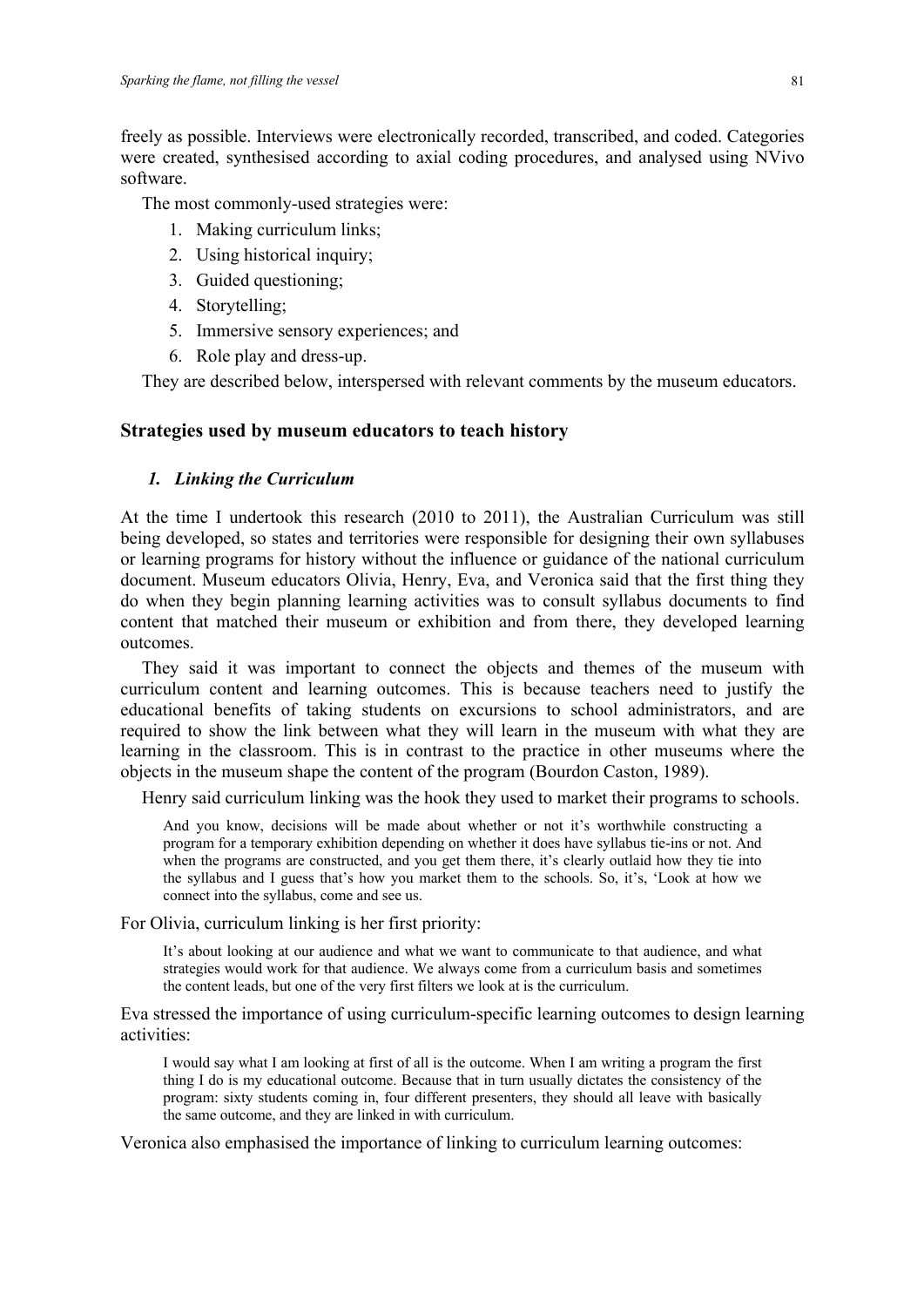We always look at the educational outcomes, what we want the kids to learn. What we want them to find out. What do we want them to come away with? What do we want them to learn? So, we have aims and objectives for what we want, what we want the program to fulfil. And there is always a handling, object handling component. There is always a gallery exploration component. What do we want the kids to learn from being in this exhibition? How is it going to relate to the current curriculum? How are they going to engage with it?'

#### *2. Historical Inquiry*

According to the Australian Curriculum, historical inquiry is a process of investigation undertaken in order to understand the past. Steps in the inquiry process include posing questions, locating and analysing source and using evidence from source to develop an informed explanation about the past (ACARA 2018). All programs I observed used historical inquiry to structure learning activities. Some museums were explicit about telling students the problem or mystery they would be investigating. Others simply followed the process of asking questions, interrogating sources, and developing interpretations with the students.

Most learning activities took place in dedicated learning spaces in the museum. Students were able to handle and examine a pre-selected suite of authentic primary sources—such as artefacts, photographs and written sources—that were relevant to the topic and the inquiry question. Students either put themselves into groups or were allocated to a group by their teacher or the museum educator.

Belinda begins her presentation by introducing the topic, then relates what the students will be seeing and doing at the museum to what they have been studying at school. Belinda emphasises that all the programs at her museum are "all based on inquiry":

It's all about kids finding the answers themselves. I think that kids learn better that way than being talked at by giving them things to elicit their own questioning and then with help from you. You guide them towards the answer even though they feel as though they have found the answer themselves. You are giving them the skills to find out the answer and I think it's more fun. It's a better way to learn. And it certainly suits the site in terms of the material culture we have got all around us here. It works well.

During the process of historical inquiry, educators guided students through a series of steps which could be linear or contiguous and tended to follow this order:

- 1. The educator explained the inquiry question that would focus the investigation. This was usually predetermined by museum education staff in relation to curriculum content and outcomes, or developed by the teacher and/or students in consultation with the museum educator;
- 2. The educator guided students through the process of examining sources in order to locate evidence in response to the inquiry question. Teachers actively participated by moving amongst the students and asking open-ended questions to help them locate evidence in the sources relevant to the inquiry question;
- 3. Students synthesised the information they had gathered from the sources and developed their response to the inquiry question; some students developed their own interpretations to either refute or support the inquiry question;
- 4. Students sequenced information in a logical argument or interpretation in response to the inquiry question; and
- 5. Due to time constraints of the visit (usually between 50 minutes to 1.5 hours), students elected one representative to present the findings of the group to the whole class. The educator (and sometimes the teacher) responded to student presentations by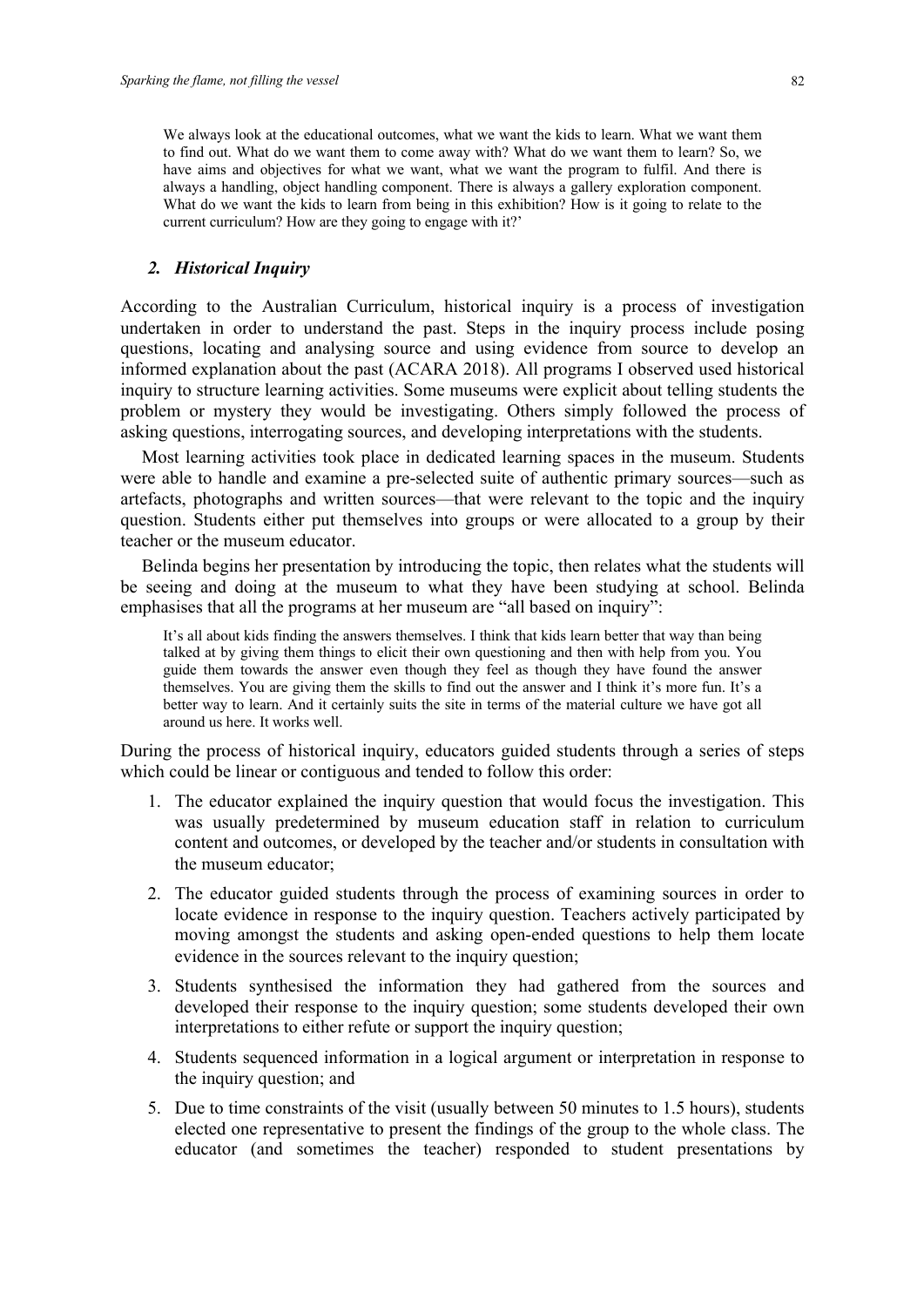supplementing students' findings with additional information that was relevant to the museum and the curriculum topic.

The strength of an inquiry approach is that it is open-ended, does not aim to achieve a 'right' answer and allows for multiple interpretations (Hattie, 2009). This fits well with the polysemic approach to the interpretation of history that underpins state and national curricula in Australia (ACARA 2018).

During the process of historical inquiry students are encouraged to think historically by asking historical questions, identifying contradictions and conflicts, and developing interpretations supported by historical evidence. Fundamental to the process of historical inquiry is the interrogation and evaluation of sources, primary and secondary, written, material, and archaeological.

Every educator in the ten education programs used some or all features of historical inquiry to teach historical thinking. Some educators told students they would be undertaking an historical inquiry, others jumped straight in and began worked historically with students, asking questions, interrogating sources, and developing interpretations.

Teaching historical inquiry is a priority for most of the history educators in the study, and teachers expect and like their students to be challenged to think outside the boxes. Educator Grace provided a detailed example of how she used historical inquiry to analyse an artefact with a class of Year 9 boys, and educators Isabelle and Grace said that teaching critical thinking was an important part of the learning experience for students in their museums.

The use of historical inquiry provides several beneficial learning outcomes. First, research has shown that the problematisation of history engages students' interest and actively involves them in the processes of historical thinking (Bain, 2000; Brophy & VanSledright, 1997; Gerwin & Zevin, 2011).

Second, because of their proximity and access to primary sources, museum educators can use authentic artefacts and sites in their teaching. In fact, the chance to see and even handle historical artefacts, especially those considered to be 'really old' or 'national treasures' is anecdotally one of the main reasons why teachers take students on excursions to museums and heritage sites. Third, using historical inquiry in museums engages students in the active process of *doing* history because they can physically interact with artefacts and sites through guided investigation.

Fourth, through the process of historical inquiry, educators and students can learn to challenge "official versions of the past" (Trofanenko 2010, p. 217) and singular interpretations presented in some exhibition narratives. By encouraging students to think critically, museum educators can 'advance a critical understanding of how museums use exhibits to fulfil their public commitment to educate citizens about their nation, the nation's past, and about how nationalism and citizenship are entwined with history' (Trofanenko 2010, p. 280). Styles (2002, p. 174) refers to this as 'reflexive representation,' or drawing attention to the representational practice in such a way that visitors recognise that exhibition materials are 'staged' and interpreted. Finally, historical inquiry provides a heuristic framework in which educators and learners can work together in the process of historical thinking.

#### *3. Guided questioning*

The teaching method most commonly and consistently used by educators to communicate with students was questioning. Its purpose is to engage students in a dialogue of learning. All educators used a combination of closed and open-ended questioning. Closed questions were used by all educators to elicit student responses about specific historical knowledge.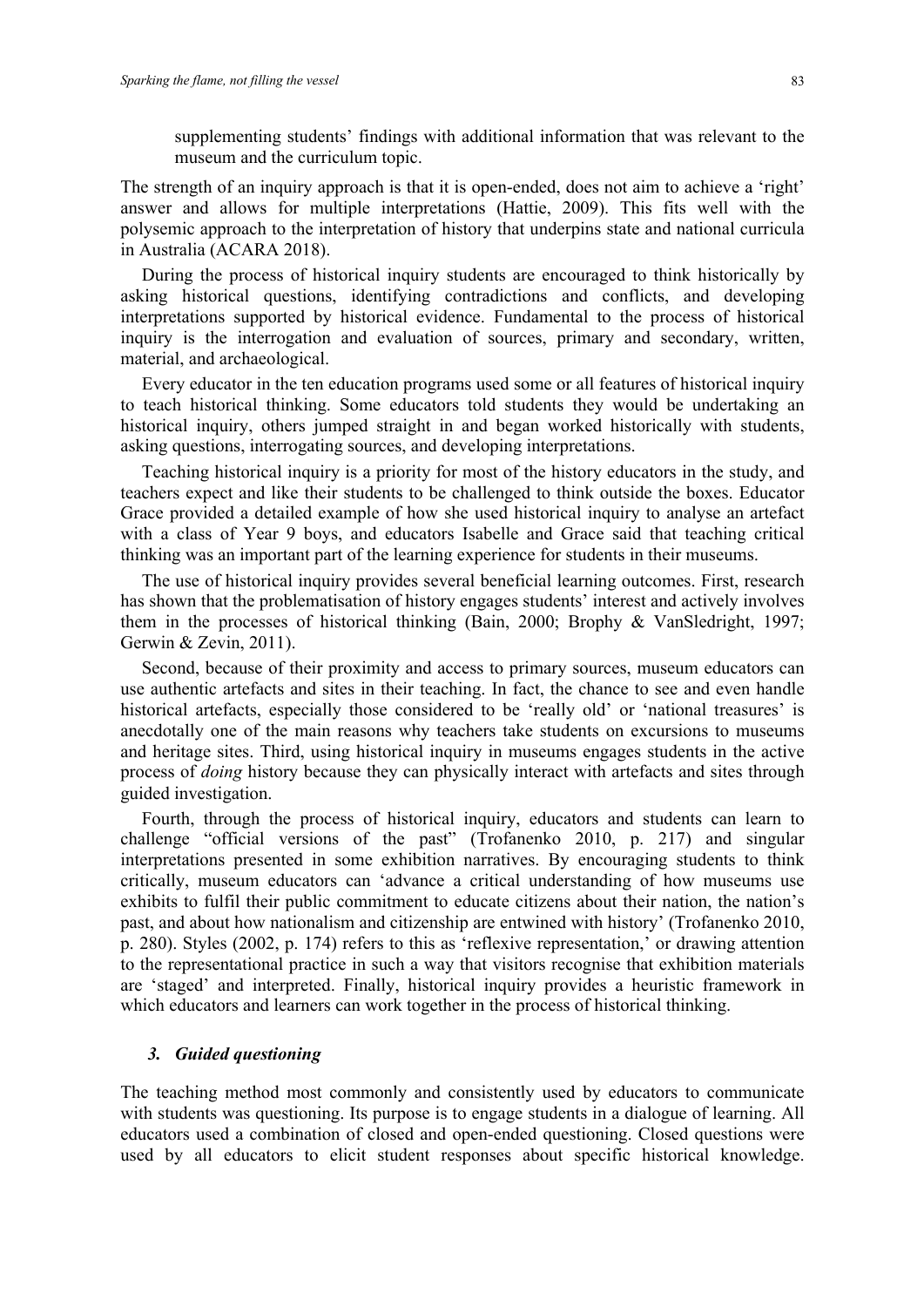Educators who were most successful at engaging the interest of students used open-ended questioning skilfully, to stimulate critical thinking, extrapolation and lateral thinking.

This is in contrast to Tal and Morag's observation of simplistic questioning techniques used by guides in natural history museums in Israel. They conclude that learning experiences were not effective because:

The questions being asked at the museum are often closed and/or factual questions that do not require complex thinking from students. Quite often the questions are asked with no follow up, elaboration, or any attempt to make the students apply previous knowledge (Tal & Morag 2007, p. 748).

British museum educator Frances Sword eloquently explains that discussion through questioning is the museum educator's most powerful tool because many are forced by lack of space, time, money, and staff to work within a limited sphere of activity:

With words we have to paint, mine, weave, pot and carve; our words have to create experiences that enable children to make sense of what they see ... I believe that the key which unlocks a child's imaginative contact with an object begins with a careful selection of ideas, and continues with an equally careful use of words … Most of us work from a discussion base, talking with rather than to children; our questions, which direct attention, create focus, and open discussion deserve close scrutiny (1994, pp. 7–8).

Beverly identified guided questioning as the most important teaching method she uses:

I think for me the most important one is questioning and answering, so letting them have a look and have a bit of an explore and a think and then asking them questions about what they found, hearing their opinions, hearing their thoughts and giving them a chance to speak about what these things meant to them, and providing feedback if they wanted as well. I think that's really important for me. I mean you can stand up and give information which is also very helpful but yeah, interacting, giving them a chance to question you as well.

Charlotte recommends that educators engage students' attention and pique their interest in history by facilitating discussion rather than lecturing at them:

Facilitated discussion is the big one. And that's got a lot to do with how we approach our role. I see our role as that we are not teachers. We are not in a classroom and it's not our role to give forth information. We very much emphasise the idea of people expressing opinions and all the rest of it. We always come back in the team to that quote, 'education is sparking the flame, not filling the vessel'. So, we take that very seriously in our approach. I would say the biggest skill we have got is being able to facilitate discussion rather than looking at ourselves as teachers of information or givers of information.

Educators used a mixture of closed questions to elicit specific responses relating to substantive knowledge—such as 'In what year was gold discovered in Victoria?'—and openended questions that encouraged students to think and interact with the educator and each other when giving their responses:

It's about being a bridge between the students and the collection I think. And it's getting them to think. We want to provoke the questions, so we ask lots of questions in terms of technique. We don't present information ideally; we give it but we try and get the students to come to the information or to come to conclusions themselves. We might give a stimulus, like 'this is a bit of a story' or 'look at this object', or 'what do you think?' We ask a lot of questions, it's in the way that we are facilitating discussion. It's not about what we know, it's about what the students can figure out and deduce and discuss. And a lot of our activities and things are about discussion, they are not about filling in sheets, they are not about getting answers right (Charlotte).

Here Grace skilfully recounts a question and answer discussion she had with a group of Year 9 students. She describes how she uses the process of historical inquiry to interrogate artefacts and lead students to a deeper understanding of Victorian social history: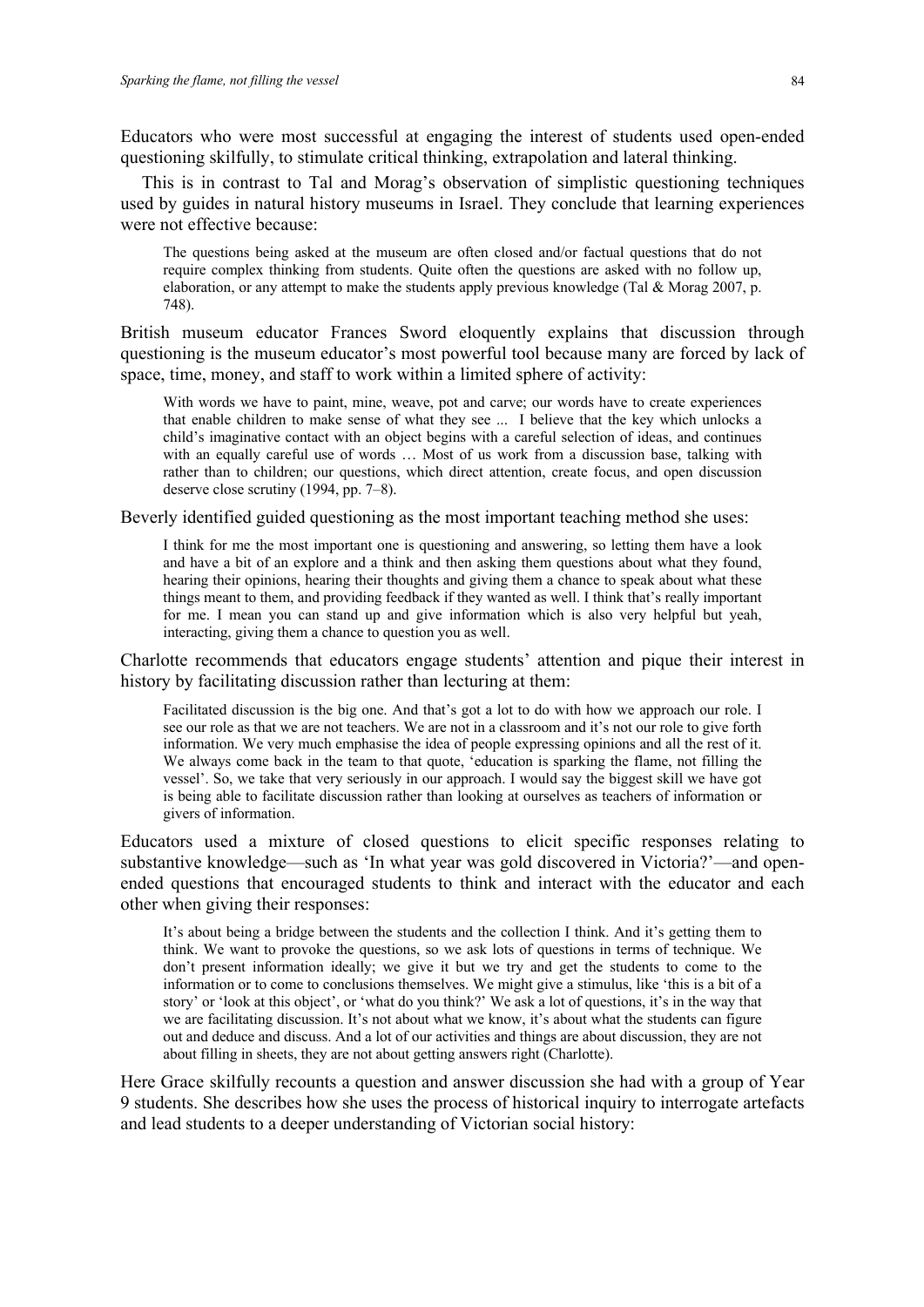I often use objects and that questioning technique, and I use something they know. An example I used yesterday in my health lesson, I gave them a cake of soap, a candle, candle mould and a melting pan and I said to them:

'What is the connection between all these things and what's it got to do with health?'

And they said, 'The melting pan does not go with the candles.'

Then someone said, 'Maybe it was to melt the wax'.

And I said, 'Why do you melt the wax with this?'

And they said, 'Oh, because it looks like a fry pan'.

Then someone else said, 'If you turn it upside down you can use it as a meat tenderiser'.

And we went on and on and then I said, 'What's it got to do with health?'

Someone said, 'You could burn yourself when you're pouring the wax into there.'

And I said, 'Well what if I told you that candles and soap weren't made from wax in the 1850s, what would you say to that?'

They said, 'Ah, okay, what were they made from?'

Then someone said, 'What about fat?'

Then I said, 'do we make soap today from animal fat?'

And they said, 'Oh no, that's disgusting'.

So, out comes the twentieth century Coles 'Citrus Fresh' bar of soap. I said, have a read of this. What's the main ingredient in that? Sodium talloate. What's that? Animal fat!'

'Oh, come on we don't wash our bodies with fat!' they say.

And it went from there. I find that so exciting!

Isabelle describes the skills involved in asking open-ended questions that elicit thoughtful responses from students:

I give quite a bit of thought to my questions because I want them to have the satisfaction of working it out for themselves. And I think once you've worked something out for yourself it has an imprint in a way that someone telling you doesn't. It's a feel-good moment, and if learning is a feel-good experience they'll want to do more of it. And when they work it out it's a feel-good moment for me.

Frances Sword emphasises the importance of the other side of dialogue: listening to students' responses and encouraging them to ask questions, a skill that can be overlooked by some museum educators and teachers:

Above all, we must learn to listen to the children for our cues to catch the moments which enable observations to develop into creative thinking. In this ability to listen and respond to the individual child lies the essential difference between a presentation and a genuine discussion (Sword 1994, pp. 7–8).

John Hattie (2009, p. 246) advises that successful teachers need to be "adaptive learning experts" with high levels of flexibility that allow them to innovate when teaching sequences do not engage students in learning.

The most successful educators combined historical narrative and explanation with the dialogic interaction of questioning. The time spent on explanation varied, but it was clear that the longer the educator spoke without engaging in dialogue with students, the more likely it was that students became bored and restless. The most skilful and entertaining educators were those who used humour and storytelling to capture students' interest in the subject matter. They were also able to keep their attention by reading their reactions and modifying information or switching to a different activity if students lost interest.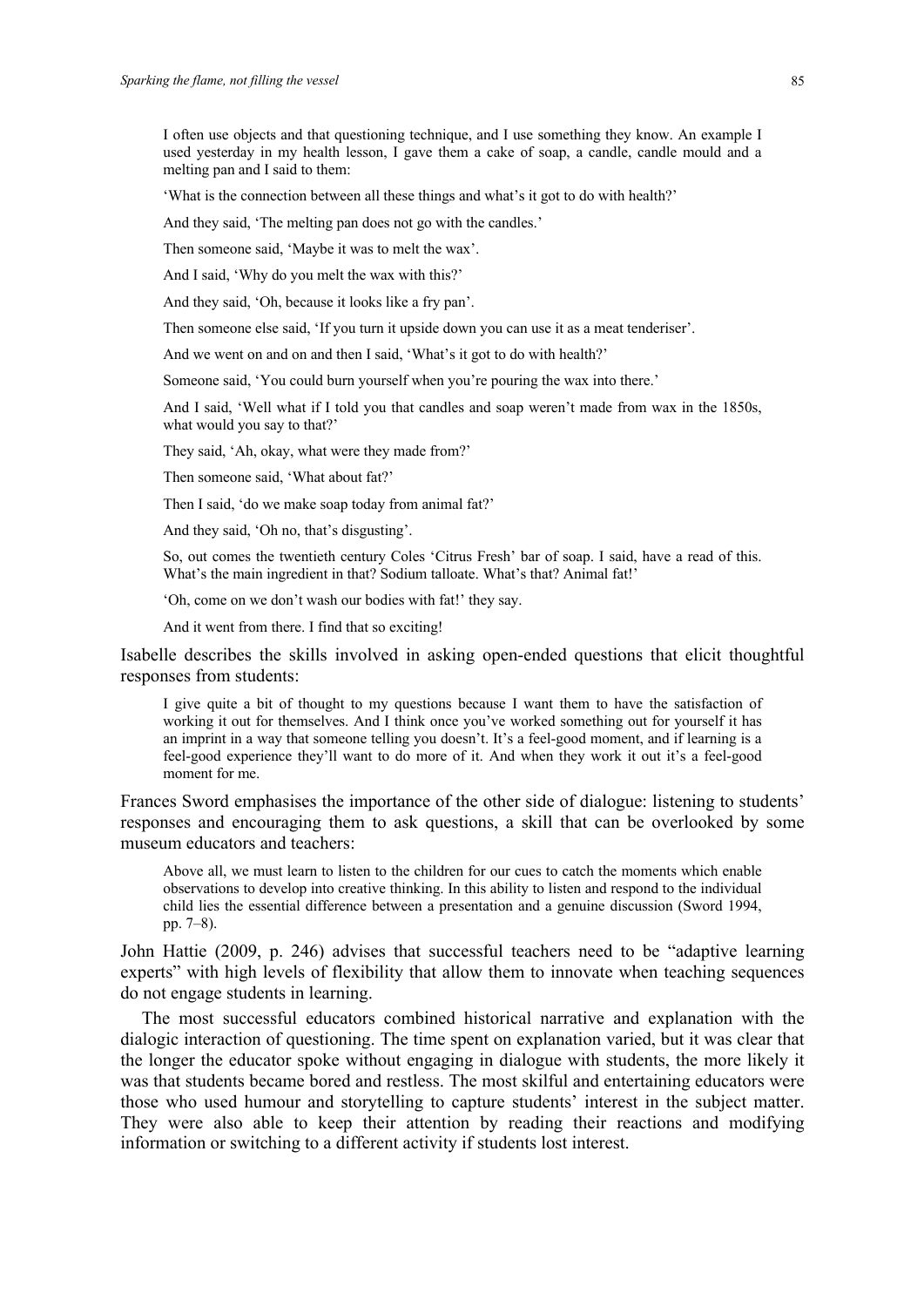#### *4. Storytelling*

Educators in all the education programs I observed used storytelling to adapt historical information to the appropriate age group and engage students' interest. Students have a better chance of remembering historical details if they are communicated in story form:

As I often say to our education staff when we are training them, what do you want the students to walk out the door with? When you are doing a program what do you want them to remember? If you are going to give them a whole lot of facts their short-term memory might be that they will remember eight of the ten facts you have given. But in a week's time, a month's time, a year's time what will they remember? Chances are they are going to remember a story, and you can link in historical content into a story and do it quite well (Eva).

I think a love of history is a huge bonus, but I think if you can back it up with some great stories from history that gives it a whole lot more whack. And I am never going to compromise that. Even though sometimes people say I spend too long on the introduction, I don't often see the kids sitting there fidgeting or wanting to go, because they love stories. And that's what the museum is all about, telling the stories of history. Having that understanding of history and what's gone on in the past and how we can learn from it and all the stories (Veronica).

Natasha is a senior educator who is responsible for designing history programs and training education staff at her museum**:**

This is where the teaching experience comes in because if you're running an interactive session, and our approach is not to just put up a PowerPoint and talk at them, it's not just talk; it's actually an interactive session so it's more a dialogue. If you can only stand out the front and deliver what you've been told to deliver, then you're not going to get this kind of dynamic and actually the programs are designed to invite what the learner already knows. That's my whole premise, that you build on what they already know, and you need to find out very quickly in that context what they already do understand so you're not telling them, so they feel like they're participating in the process of telling the story.

#### *5. Immersive sensory experiences*

At Veronica's museum, hands-on, kinaesthetic learning is a priority:

We always get the kids to handle, and we like to get them to think of the stories, so they have got different avenues of approach to getting them enthused and to learning about the stories. And I think the hands-on is particularly important, so learning by doing.

Other educators commented on the impact that spatial and sensory experience can have on student learning and its capabilities in their teaching. Isabelle said,

I think it's the power of the building. It's the novelty factor, and I try and develop that as well by drawing attention to where they are and asking them 'what are some words you'd use to describe this place?' so that they are aware of what sensory experiences they are having. So that they notice things, they smell things, the feel the chairs that they're sitting on. I try and point out or encourage them to notice the different things about the building and then build on that. And the focus isn't on me. It's on getting *them* to imagine. That's part of the sensory experience and the learning outcome too because I think that has an imprint.

Henry attributes the popularity of the museum where he works to the fact it is also a historically significant site, "physically you are looking at history where it happened":

I think that's part of the idea behind the museum. By asking people to physically engage, by opening or touching interactives, you are actually then engaging their intellect in it. So, you are drawing them into the story you are trying to tell; I like that as an idea. Interaction as a way of engaging people.

Belinda commented on the power that an immersive, spatial experience can have on students' memories and learning: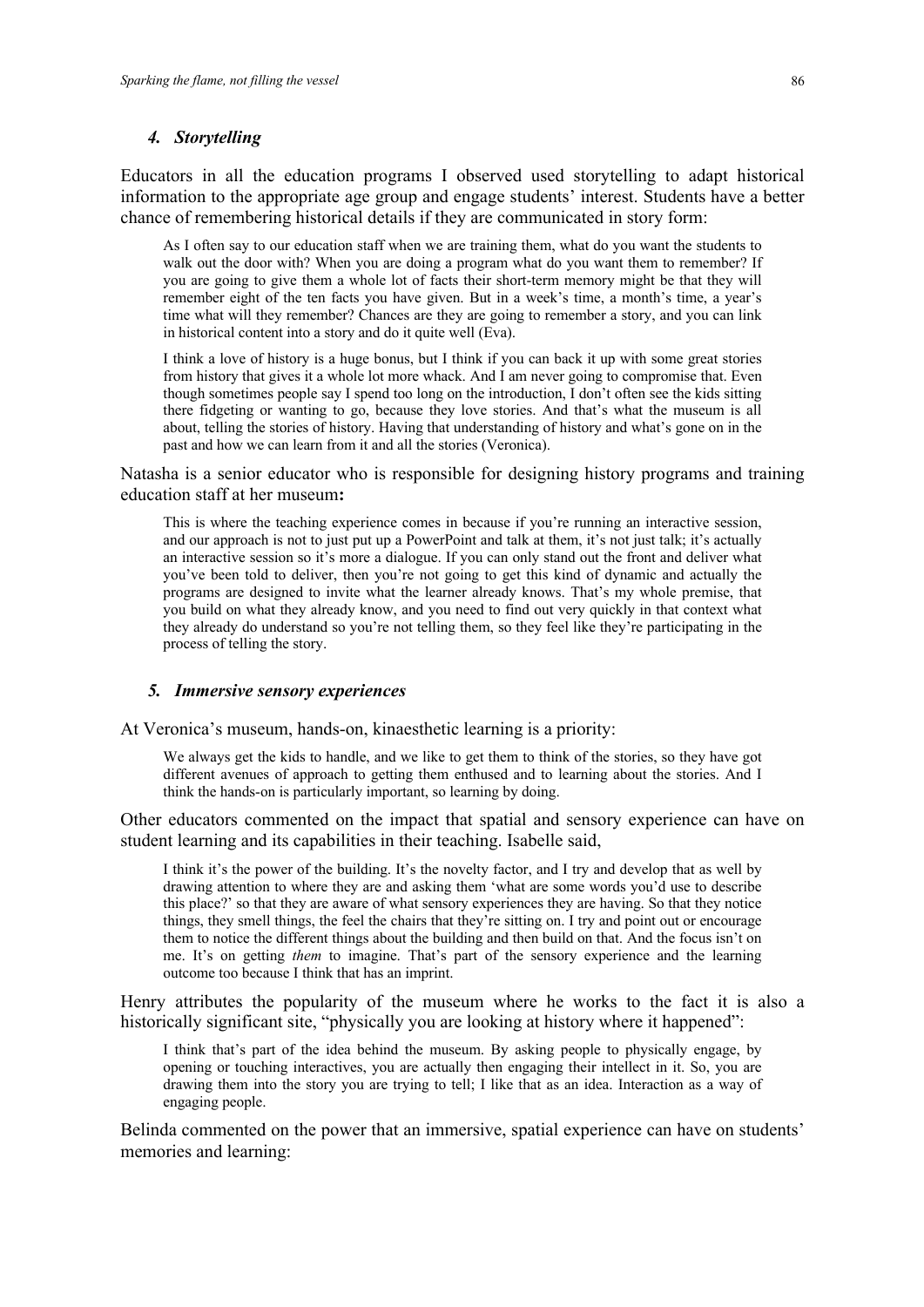I think the difference has to be a physical experience, you know, a sensory experience that provokes questions. It's not about just presenting facts because that would be boring. So, in a lot of the ways we are halfway there because the engagement is almost guaranteed, the sheer novelty of the place**.**

The aim of museum education programs should be to engage students in learning by employing pedagogies that showcase the resources of the museum and make learning enjoyable, challenging, effective and memorable. As students are not in their usual learning environment, museum educators have the opportunity to introduce them to authentic primary sources they would not normally have access to in the classroom in order to engage them in learning. Active learning is generally considered to be any instructional method that requires students to engage in an active, physical response and to think about and discuss what they are doing.

The active learning activities most frequently used by educators in the ten programs were experiential/kinaesthetic learning and haptic learning and these are discussed below.

In 2004, Reading Museum undertook a ten-month evaluation in local schools, which concluded that seeing and handling real objects is an effective aid to learning and retaining information associated with the objects (Pye, 2007). Museum educator Madeline's comments remind us of the powerful effect of hands-on learning activities: 'Most of them love it. They love the fact that they are able to touch something, because in the museums a lot of the time you can't touch anything.' Educator Veronica said that artefact handling is a priority at her museum because it is 'learning by doing'.

Although artefact handling is an immediate and personal way of connecting students with the materiality of the past, simply handling an artefact for handling's sake does not necessarily result in learning. Objects are passive without some contextual information or some form of focus for handling sessions, especially if they are artefacts students have not experienced before (Pye, 2007).

The findings in this study demonstrate the vital role of the museum educator in working with students to guide them through the process of interrogating and interpreting artefacts.

#### *6. Role-Play and Dress-Ups*

Many programs provided role-play and dress-up activities, and even some of the older, 'toocool-for-school' teenage boys participated. At one well-known open-air museum, the educators dress in period costume and, although they do not assume first-person character roles, are immediately able to grab students' attention because they are in period costume. One educator started his presentation with a very informal complaint about the discomforts of his costume and how different it was to wearing my normal clothes.

Programs were particularly effective when students also dressed up in historical costumes (for example hats, shawls, jackets) or assumed the roles of historical characters so that they could empathise with their life experiences.

Sharleen believes learning should be fun, and that dressing up in costumes of one way of getting students actively involved in learning:

I think with chalk and talk it would go in one ear and out the other a lot, but with the dressing up I think they would remember and handling of the objects they remember a whole heap more and it's more enjoyable. They really want to be involved in whatever you're doing.

#### **Conclusion**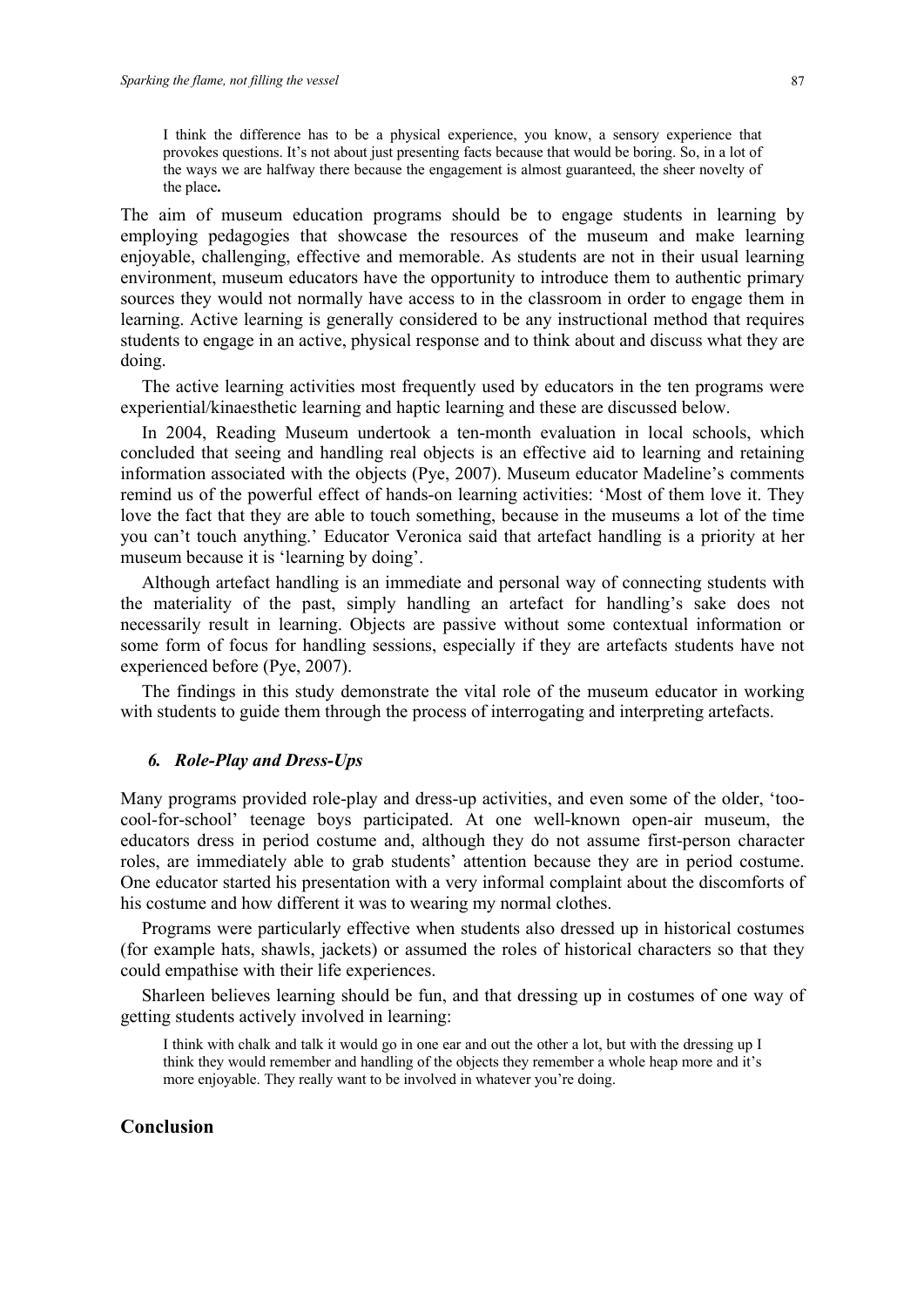This research demonstrated that the educators in these Australian history museums were engaging with student visitors by actively teaching them, rather than leaving them to simply learn on their own by discovery. Museum educators used several well-known teaching strategies, such as historical inquiry, questioning, and kinaesthetic and haptic activities to engage students in learning.

This research shows that museum educators are central to the pedagogical process of teaching and learning in museums because they teach history explicitly through direct guidance by using a combination of dialogic interaction and active learning.

Kirschner, Sweller, and Clark (2006) reported that several reviews of empirical studies established a solid, research-based case against the use of instruction with minimal guidance. For example, they cite qualitative research by Aulls (2002) who found that, because students learned so little from a constructivist approach to learning, most teachers who attempt to implement unguided instruction ended up having to provide students with considerable scaffolding when students failed to make learning progress in a discovery setting. Aulls (2002, p. 533) reported that the teacher whose students achieved all their learning goals spent a great deal of time in instructional interactions with students by:

simultaneously teaching content and scaffolding-relevant procedures … by (a) modeling procedures for identifying and self-checking important information…(b) showing students how to reduce that information to paraphrases … (c) having students use notes to construct collaborations and routines, and (d) promoting collaborative dialogue within problems.

Kirschner, Sweller, and Clark conclude: "The findings were unambiguous. Direct instruction involving considerable guidance, including examples, resulted in vastly more learning than discovery" (2002, p. 79).

The museum educators in this study communicated specific historical knowledge to students by interacting with them through dialogue—storytelling and questioning. Ideally this is delivered in digestible pieces consisting of synthesised detail, that also offer depth of understanding. The dialogue is peppered with questions that elicit responses about specific knowledge, determine whether students have understood the information and provide feedback that encourages student learning. A dialogue is established when students are prompted and encouraged to respond to questions and ask their own.

My observations of the pedagogies used by museum educators to directly guide students through the learning process is synthesised into the following six-step sequence:

- 1. The educator welcomes students, then contextualises the historical material in the museum or heritage site in space and time. This is done through dialogic interaction, often accompanied by an audio-visual presentation;
- 2. The educator uses questioning to determine prior knowledge and cognitive levels of students in order to tailor historical knowledge to their needs;
- 3. The educator gives clear instructions on logistics (grouping, pairing) and activities students will complete while they are in the museum and why they will do them;
- 4. Students participate in active learning activities. The educator assists, monitors progress, and answers students' questions;
- 5. The educator re-groups students who communicate their findings to the class. The educator uses questioning techniques to determine what students have discovered, concluded and interpreted. The educator gives feedback to students and elaborates on and clarifies information;
- 6. The educator summarises what students have learned and concludes learning activity.

This study demonstrates that museum educators in these Australian museums do not use a constructivist learning approach that leaves students to discover the museum by themselves.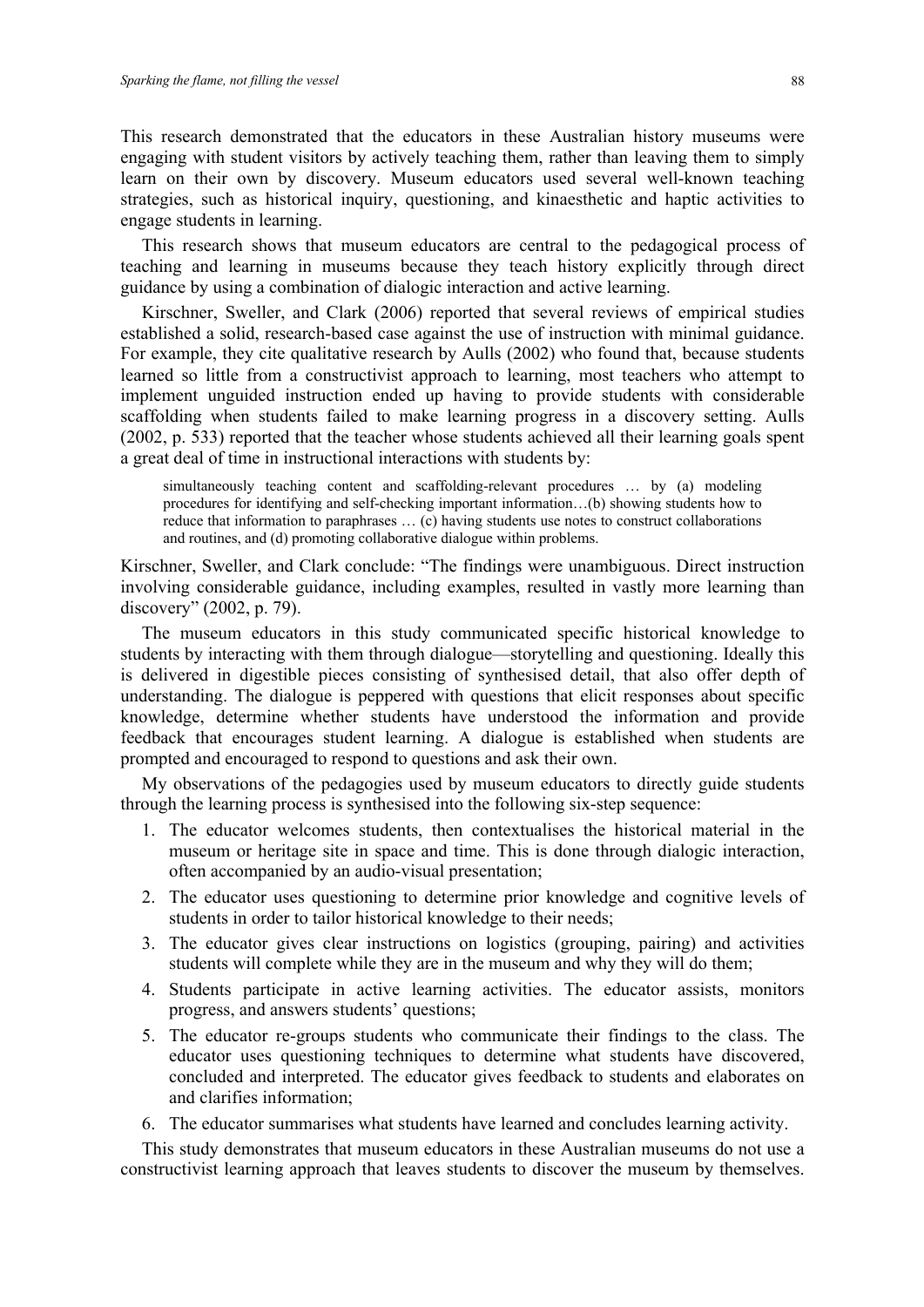Instead, museum educators used a variety of teaching strategies such as historical inquiry, dialogic interaction, and active learning to engage students in the process of historical thinking and learning. This finding challenges the dominant constructivist paradigm in museum education that focuses almost entirely on the learner and learning to the extent that the role of the museum educator as an active participant in the learning process has been largely ignored. By placing history educators in Australian museums at the centre of the inquiry, this research identified a considerable gap between museum education theory and the everyday praxis of teaching history in museums.

Since this research was undertaken there have been many innovations and developments, especially in the use of technologies for teaching and learning in museums. Digitisation is increasing visitors' access to knowledge: interactive pedagogies and augmented reality provide hyperreal experiences. The research in this study shows that human interaction has a powerful impact on learning when experienced educators use their pedagogical content knowledge of history in Australian museums to spark the flame of learning in students.

#### **References**

- Aulls, M. (2002). The contributions of co-occurring forms of classroom discourse and academic activities to curriculum events and instruction. *Journal of Educational Psychology*, 94, 520–538.
- ACARA=Australian Curriculum, Assessment and Reporting Authority (2018). Historical inquiry and skills strand. In *The Australian Curriculum: History*. Retrieved April 25, 2019, from https://australiancurriculum.edu.au/f-10-curriculum/humanities-and-socialsciences/history/structure/?searchTerm=historical+inquiry#dimension-content

Historical inquiry. In *The Australian Curriculum: Glossary*. Retrieved August 8, 2020, from https://www.australiancurriculum.edu.au/f-10-curriculum/humanities-andsocial-sciences/history/Glossary/?letter=H

- Bain, R. B. (2000). Into the breach: Using research and theory to shape history instruction. In P. N. Stearns, P. C. Seixas and S. S. Wineburg (Eds), *Knowing, teaching, and learning history: National and international perspectives* (pp. 331–352). New York, NY: New York University Press.
- Baron, C., C. Woyshner & P. Haberkern. (2014). Integrating historic site-based laboratories into pre-service teacher education. *The Journal of Social Studies Research*, 38(4), 20-213.
- Bourdon Caston, E. (1989). A model for teaching in a museum setting. In N. Berry & S. M. Mayer (Eds), *Museum education: History, theory, and practice* (pp. 90–108). Reston, VA: National Art Education Association.
- Brophy, J. E. & B. VanSledright (1997). *Teaching and learning history in elementary schools.* New York, NY: Teachers' College Press.
- *Concise Oxford Dictionary* (2008). Oxford, UK: Oxford University Press.
- Falk, J. H. & L. D. Dierking. (2000). *Learning from museums: Visitor experiences and the making of meaning*. Walnut Creek, CA: AltaMira Press.
- Falk, J. H. & L. D. Dierking. (2002). *Lessons without limit: How free-choice learning is transforming education in America*. Walnut Creek, CA: AltaMira Press.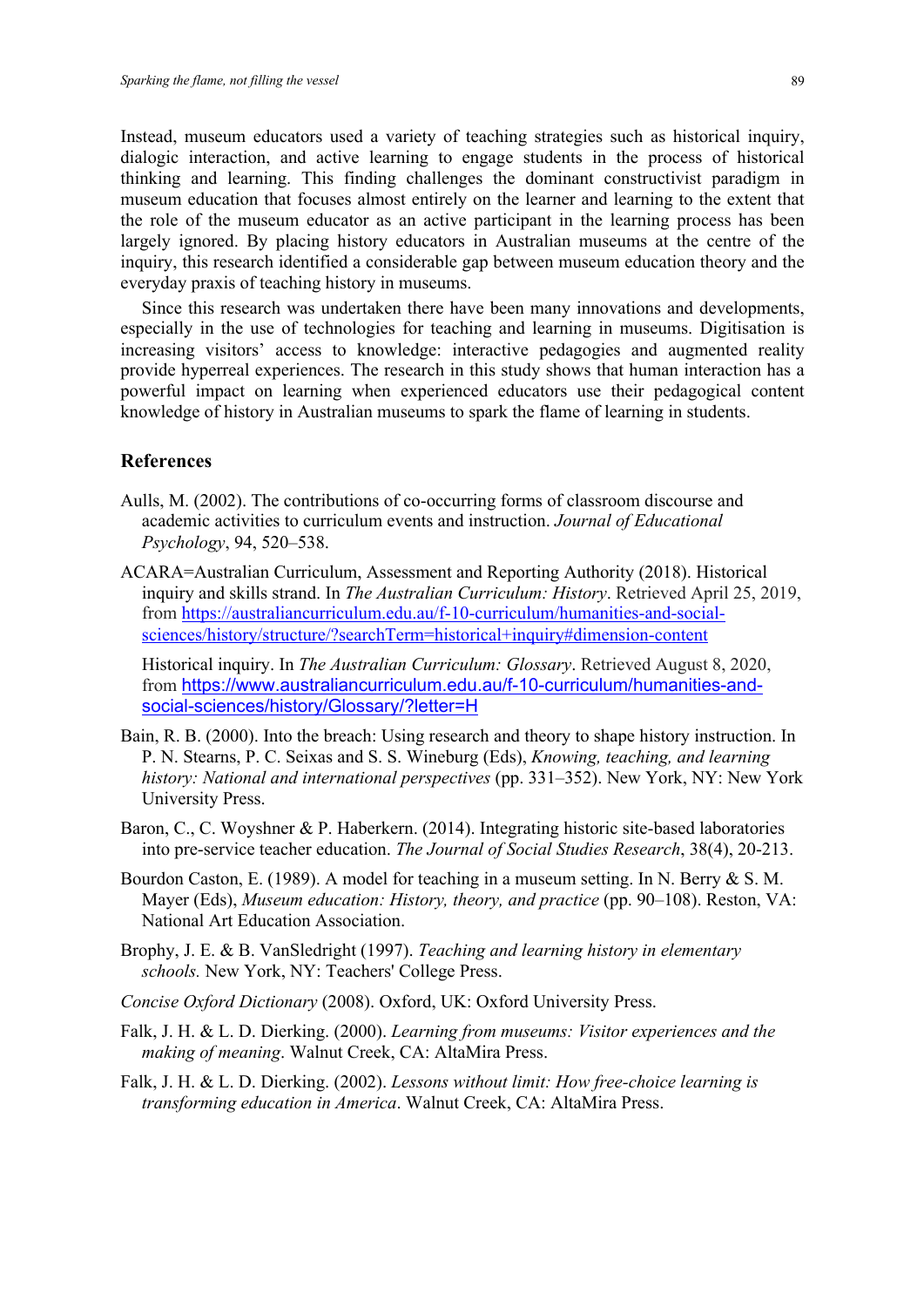- Falk, J. H., L. D. Dierking & M. Adams. (2006). Living in a learning society: Museums and free-choice learning. In S. MacDonald (Ed.), *Companion to museum studies* (pp. 323–39). Oxford, UK: Blackwell Publishing.
- Gerwin, D. & J. Zevin. (2011). *Teaching U.S. history as mystery*, 2nd ed. New York, NY: Routledge.
- Grant, S. G. (2003). *History lessons: Teaching, learning, and testing in U.S. high school classrooms*. Mahwah, NJ and London, UK: L. Erlbaum.
- Grenier, R. S. (2010). 'Now this is what I call learning!' A case study of museum-initiated professional development for teachers. *Adult Education Quarterly*, 60(3), 499-516.
- Grenier, R. S. & Marcus, A. S. (2009). *Supporting student learning at history museums: The practices and beliefs of secondary teachers and museum professionals.* Connecticut: University of Connecticut.
- Hattie, J. (2009). *Visible learning: A synthesis of meta-analyses relating to achievement*. London, UK & New York, NY: Routledge.
- Hein, G. (1995). The constructivist museum. *Journal of Education in Museums,* 16, 21–23.
- Hein, G. (1998). *Learning in the museum*. London, UK & New York, NY: Routledge.
- Killen, R. (2009). *Effective teaching strategies: Lessons from research and practice*, 5th edn, South Melbourne, Vic: Thomson Social Science Press.
- Kirschner, P. A., J. Sweller & R. E. Clark. (2006). Why minimal guidance during instruction does not work: An analysis of the failure of constructivist, discovery, problem-based, experiential, and inquiry-based teaching. *Educational Psychologist,* 41(2), 75–86.
- Lusted, D. (1986). Why pedagogy? *Screen,* 27(5), 2–16.
- Marcus, A. S. (2008). Rethinking museums: Adult education for K–12 teachers. *Journal of Museum Education,* 33(1), 55–78.
- Marcus, A. S., J. D. Stoddard & W. W. Woodward (2012). *Teaching history with museums and historic sites*. New York, NY: Routledge.
- Merriam, S.B. (Ed.). (2002). *Qualitative research in practice: Examples for discussion and analysis*. San Francisco: Jossey-Bass.
- Pye, E. (2007). *The power of touch: Handling objects in museum and heritage contexts*. Publications of the Institute of Archaeology, University College London. Walnut Creek, CA: Left Coast Press.
- Shaffer, S. E. (2018). *Object lessons and early learning.* New York, NY: Routledge.
- Shulman, L. (1986). Those who understand: Knowledge growth in teaching. *Educational Researcher,* 15, 4–14.
- Shulman, L. (1987). Knowledge and teaching foundations of the new reform. *Harvard Educational Review*, 57(1), 1–22.
- Stoddard, J. (2018). Learning history beyond school: Museums, public sites, and informal education. In S.A. Metzger & L. McArthur Harris (Eds), *The Wiley International Handbook of History Teaching and Learning* (pp. 631-656). Medford, MA: John Wiley & Sons, Inc.
- Styles, C. (2002). Dialogic learning in museum space. *Australian Journal of Adult Learning,* 42(2), 169–191.